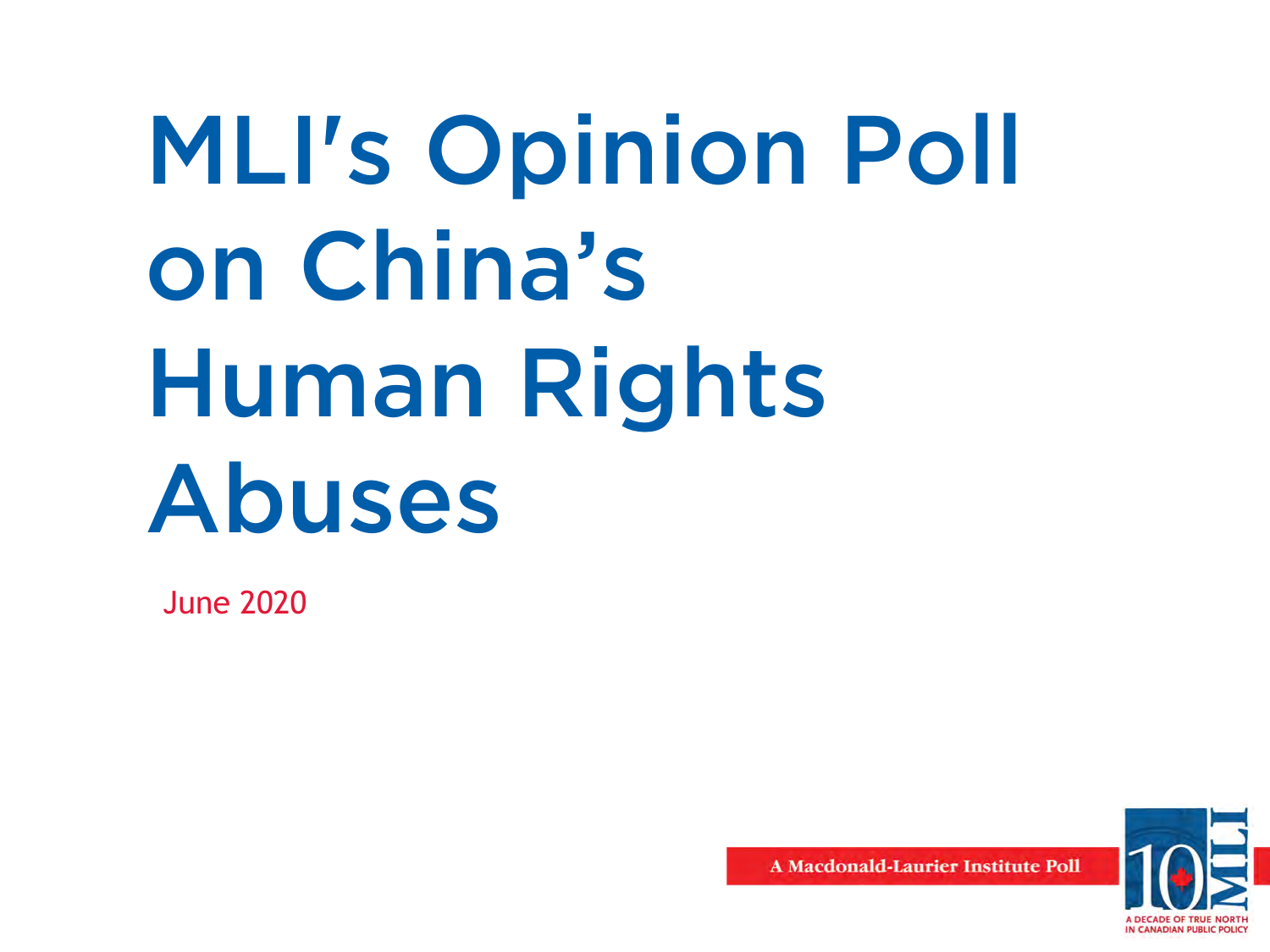# Methodology

- $\triangleright$  Survey of 1,000 Canadians conducted using a national representative sample.\*
- $\blacktriangleright$  Margin of error is  $+/-$  3.1%, for the national sample, but larger for sub-groups.
- $\triangleright$  The survey was conducted in both English and French
- Data was collected between June 3 and 6, 2020
- Results have been weighted by region, age, gender and past federal vote using the most recent census data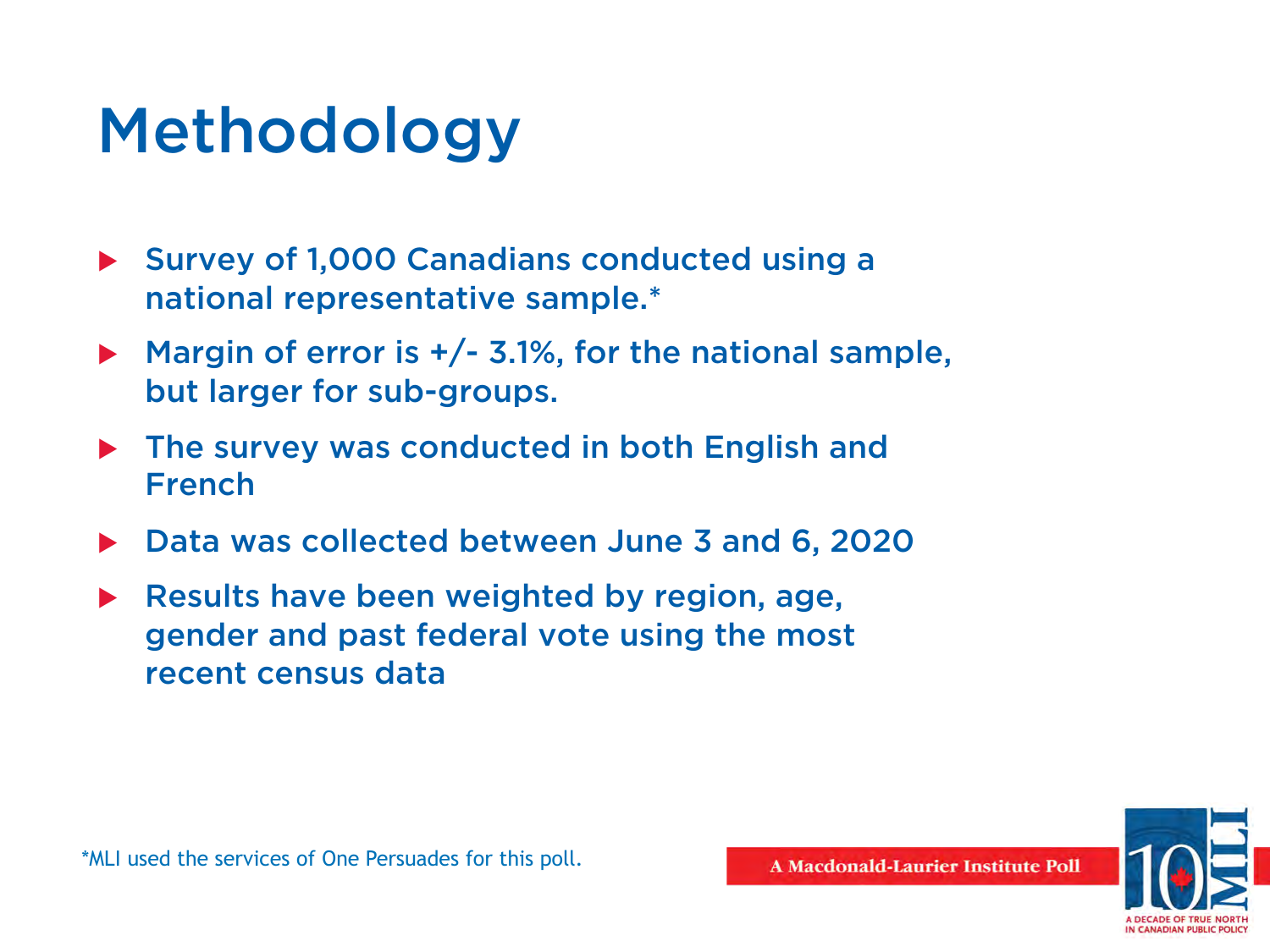# Preamble

 $\blacktriangleright$  The following preamble appeared before the questions:

u *The communist government in China has been accused of many abuses: jailing over a million people for having the wrong opinions, using bribery and spies to steal western secrets, violence against the ordinary people of Hong Kong, bullying Taiwan and expelling western journalists who are critical of the Chinese government.*

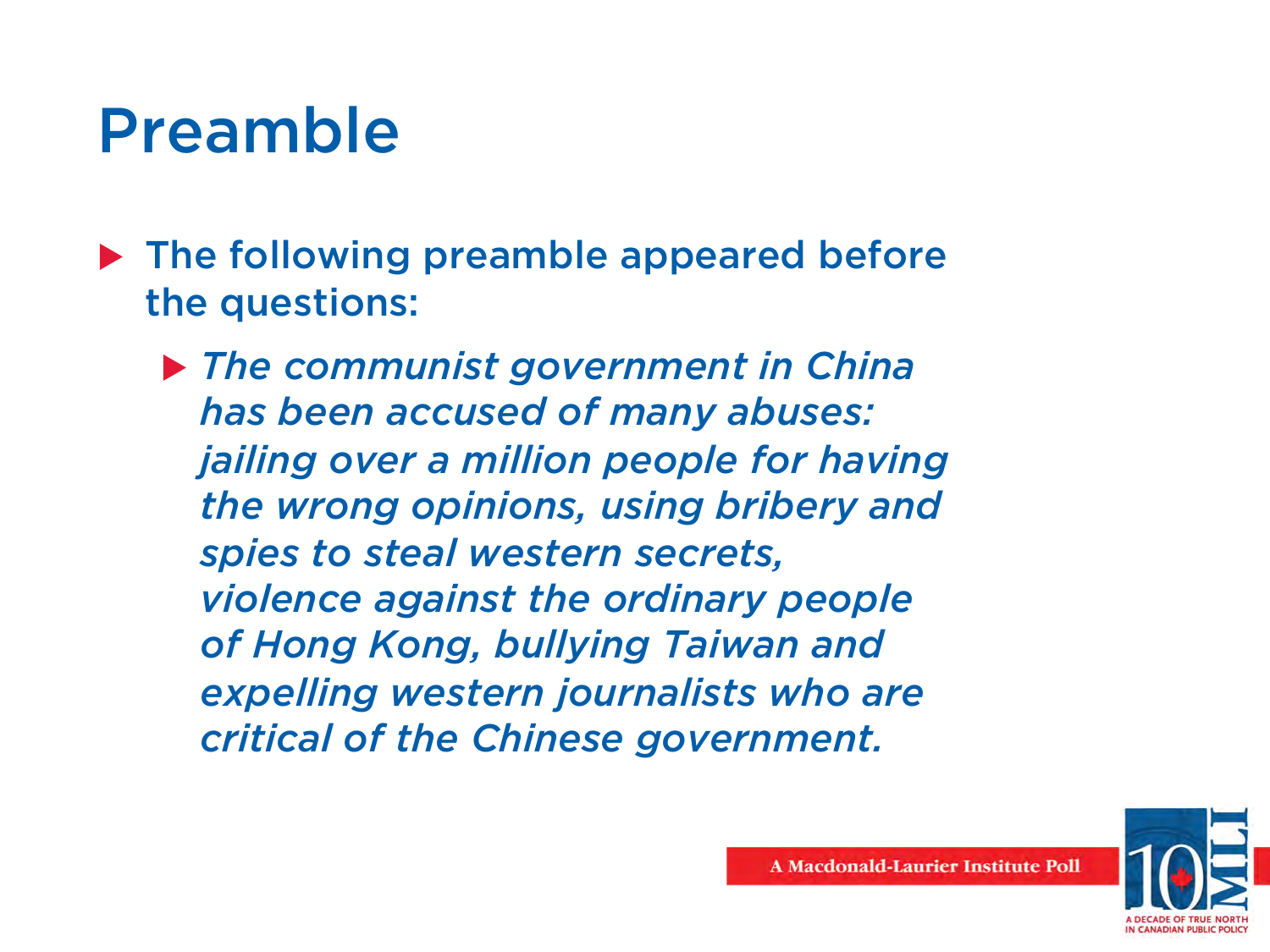### How would you rate Canada's politicians for speaking up about China's human rights wrongdoing?



1: Our politicians need to improve a lot  $\neq 2$   $\neq 3$   $\neq 4$   $\neq 5$   $\neq 6$   $\neq 7$ : Our politicians are doing an excellent job on this

#### Region and Age & Gender

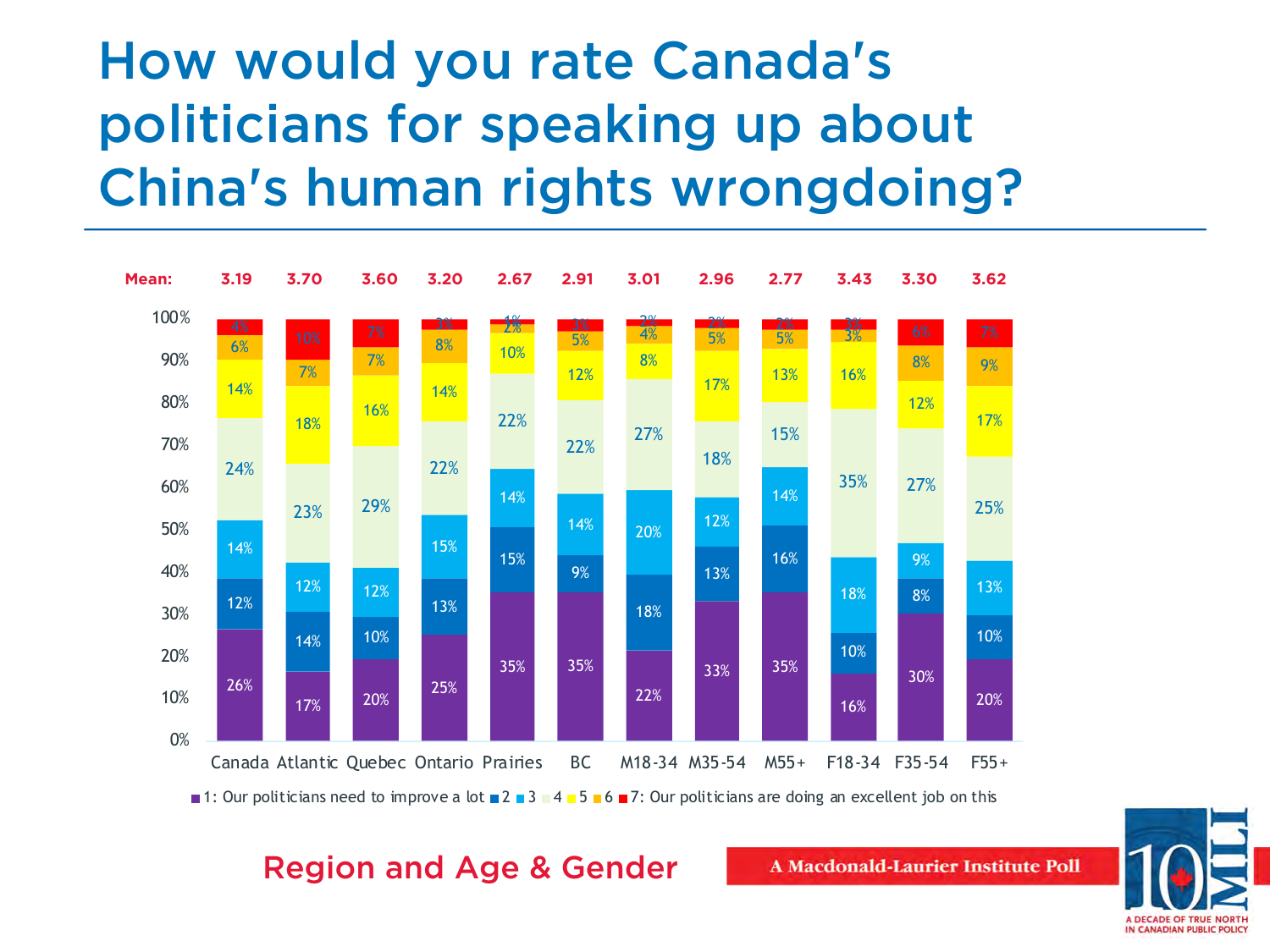## How would you rate Canada's politicians for speaking up about China's human rights wrongdoing?



**1:** Our politicians need to improve a lot **2 3 4 5 6 7:** Our politicians are doing an excellent job on this

#### Education and Household Income

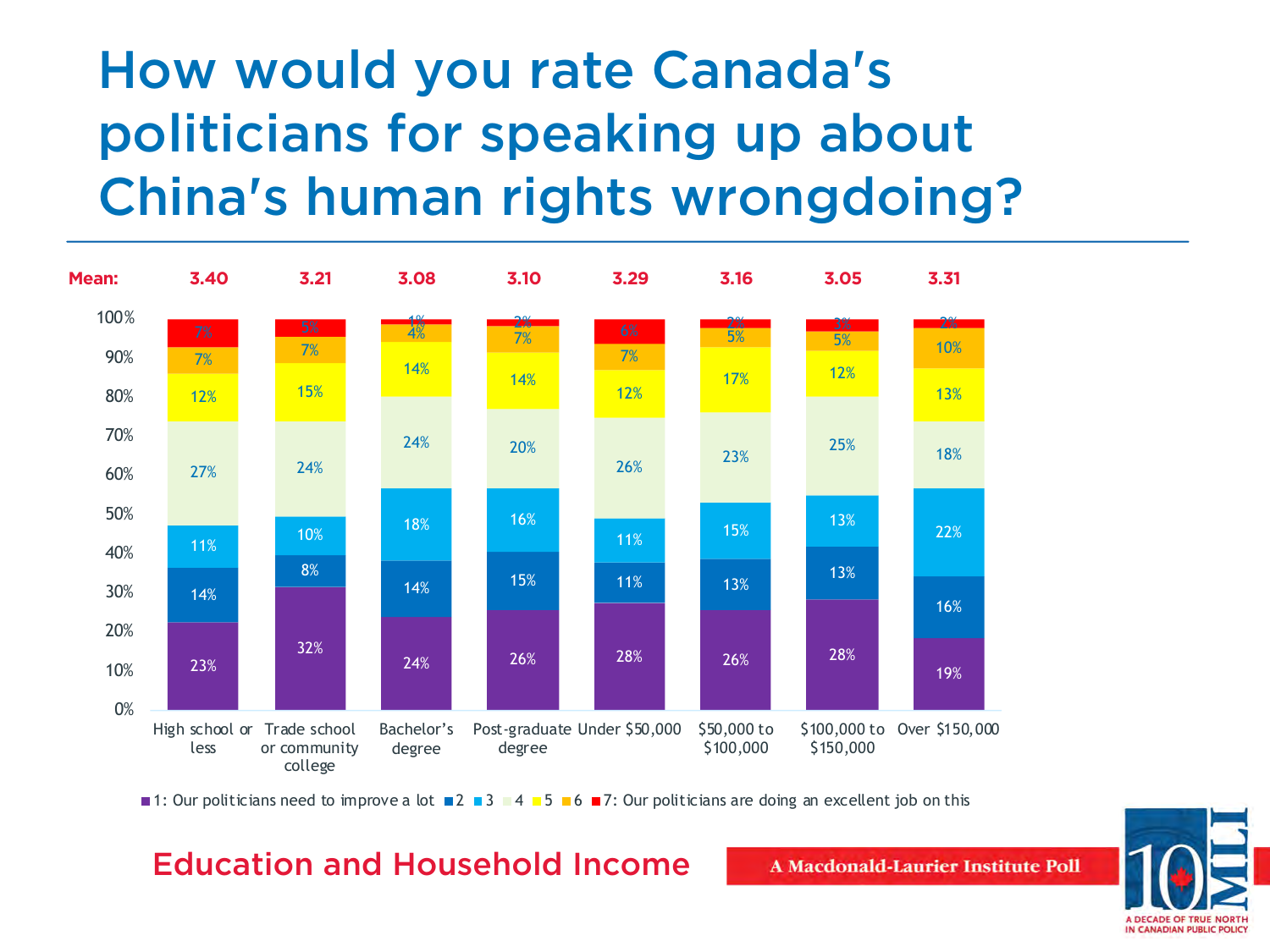# How would you rate Canada's politicians for speaking up about China's human rights wrongdoing?



1: Our politicians need to improve a lot  $\blacksquare$  2  $\blacksquare$  3  $\blacksquare$  4  $\blacksquare$  5  $\blacksquare$  6  $\blacksquare$  7: Our politicians are doing an excellent job on this

#### Language and 2019 Vote

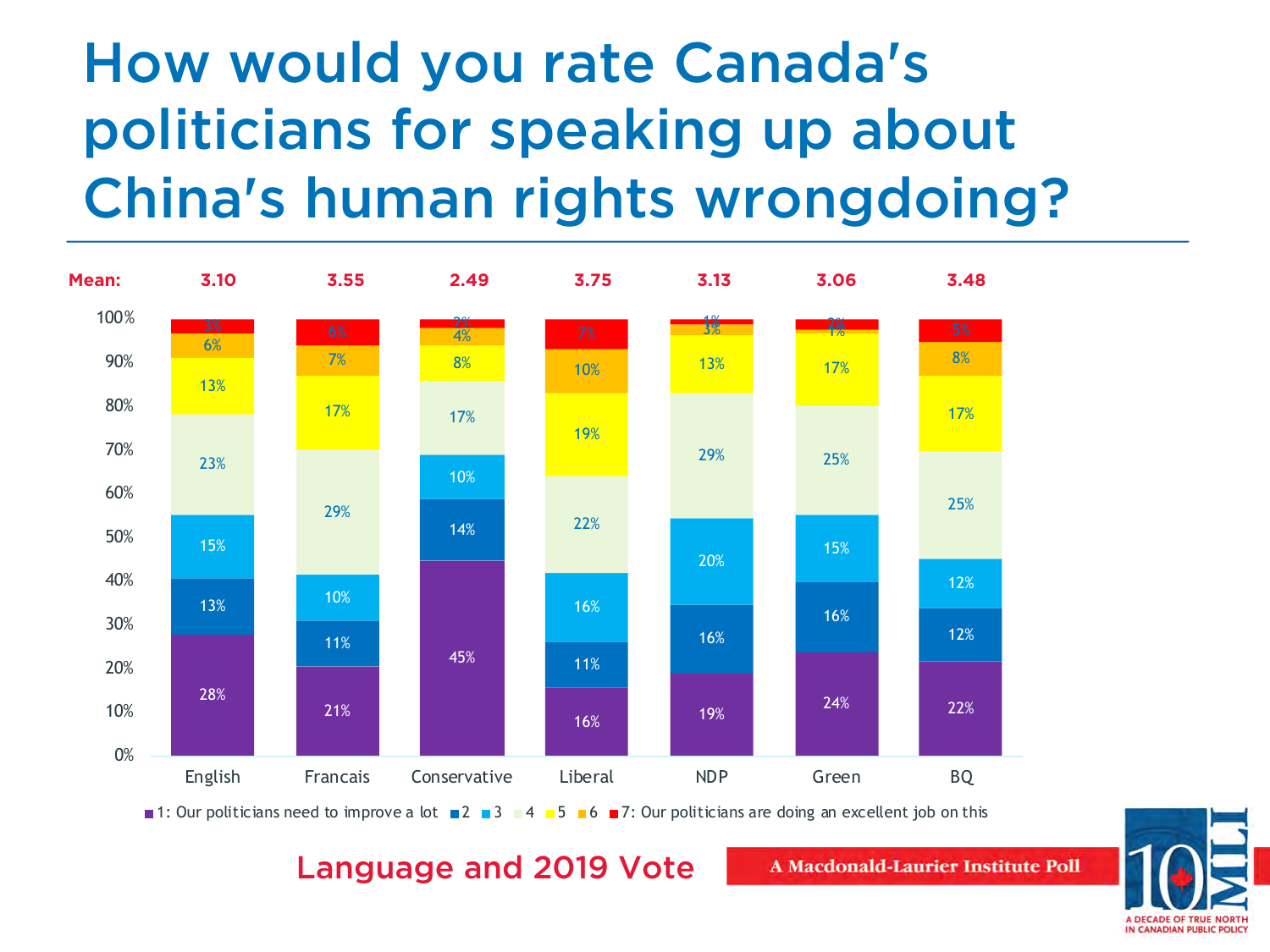### Should Canada and other democracies speak up a lot more about the government of China's wrongdoing or be quiet?



#### Region and Age & Gender

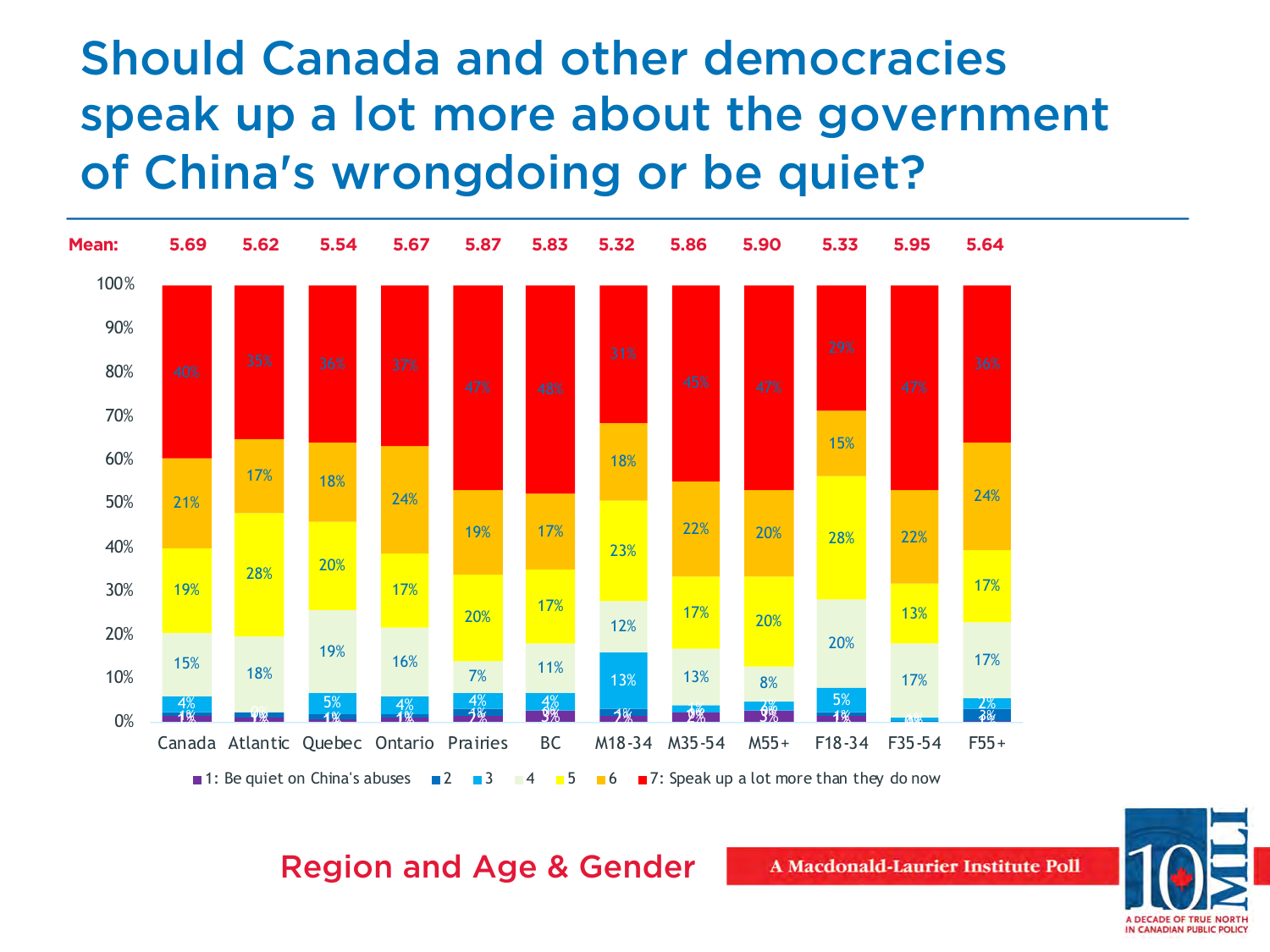### Should Canada and other democracies speak up a lot more about the government of China's wrongdoing or be quiet?



**1:** Be quiet on China's abuses **2 3 4 5 6 7**: Speak up a lot more than they do now

#### Education and Household Income